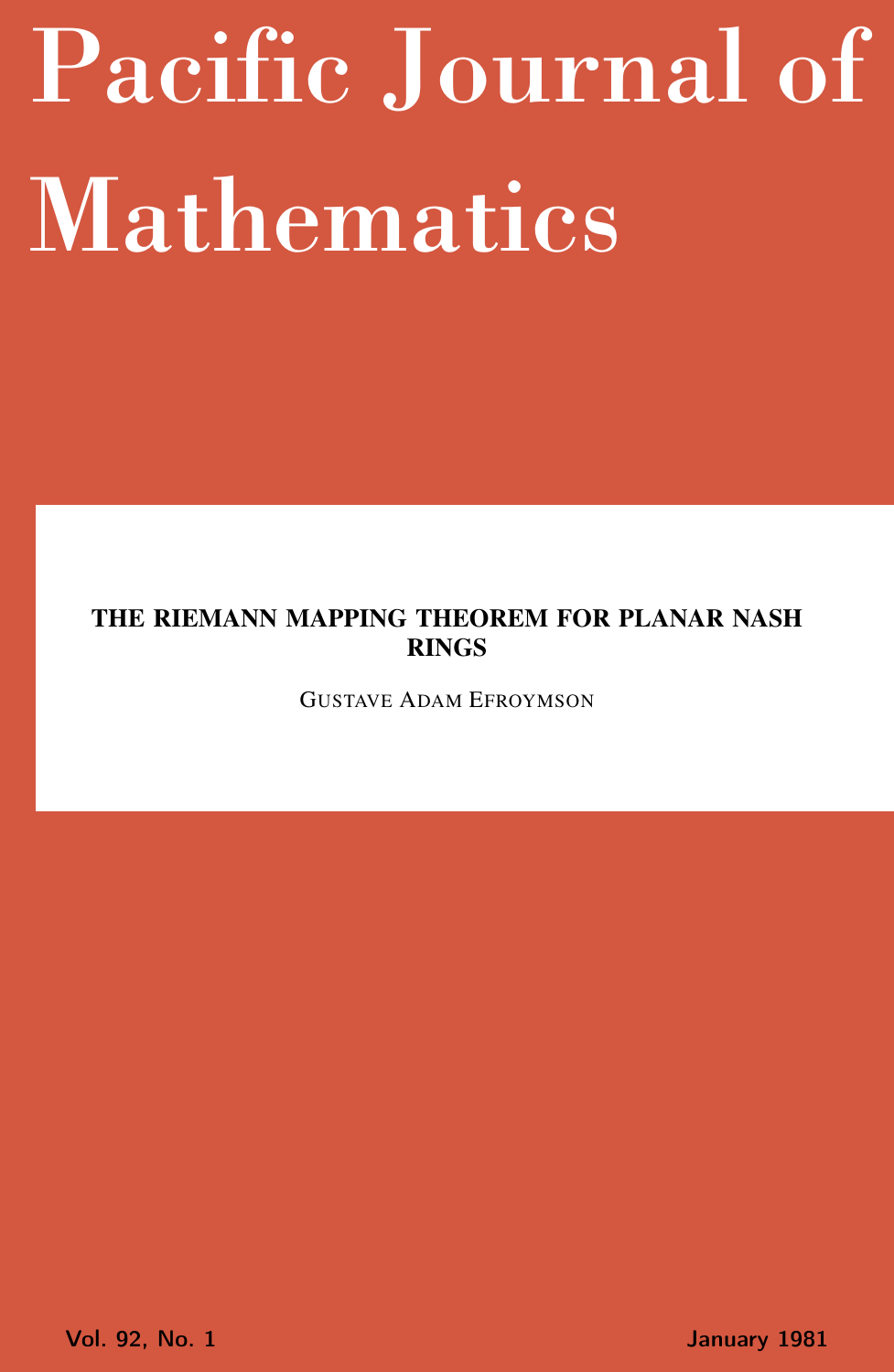# THE RIEMANN MAPPING THEOREM FOR PLANAR **NASH RINGS**

## G. EFROYMSON

Recall  $f: D \to R^2$  is a Nash function if f is analytic and if there exists a polynomial  $p_f(x, y, z) \neq 0$  with  $p_f(x, y, f(x, y) = 0$ for all  $(x, y)$  in D. We wish to show Theorem 1: If D is a semi-algebraic simply connected, open domain in  $R^2$ , then D is Nash isomorphic to  $R^2$ . This means that there exists a map  $(x, y) \rightarrow (f_1(x, y), f_2(x, y))$  where  $f_1$  and  $f_2$  are Nash functions on  $D$  and the map is a Nash isomorphism of  $D$ with  $R^2$ .

As a corollary, we obviously get  $N_p \cong N_{R^2}$  where  $N_p = \{f:$  $D \rightarrow R/f$  is a Nash function on  $D$ . Moreover, if D is any connected semi-algebraic domain in  $R^2$ , it follows that  $D$  is Nash isomorphic to  $R^2$  minus *n* points where  $n =$  the number of holes in  $D$ . Here a domain is always considered to be open. The problem of classification of nonopen regions even in the plane is much more complicated and not settled as far as I know.

The proof of Theorem 1 is fairly constructive. One map used is the real two variable map corresponding to the complex variable map  $z \rightarrow \sqrt{z}$ . Using mainly this map, we can get  $\partial D$  to be a piecewise polynomial curve, and so each piece of  $\partial D$  is part of an analytic curve which never enters  $D$ . Then a rational map will map D to the interior of the unit circle so  $\partial D$  approximates the boundary of the unit circle. Then one maps to the upper half plane and  $\partial D$ will be the graph of a function, still piecewise analytic, etc. Finally. we can constract a Nash function which will enable us to map  $D$ to the upper half plane which is clearly Nash isomorphic to  $R^2$ .

The mappings. We will need the following maps and their 1. conjugates by linear transformations.

(1)  $z \to \sqrt{z}$ . This is the map  $(x, y) \to (\pm ((x + (x^2 + y^2)^{1/2})/2)^{1/2})$ .  $\pm(-x+((x^2+y^2)^{1/2})^{1/2})$  where the signs are determined by designating a curve C from  $P = (0, 0)$  to  $\infty$  which lies outside of D. The function will be discontinuous all along the curve  $C$  which is alright since  $C$  is outside  $D$ .

(2) The mapping  $(x, y) \rightarrow (x, y(x^2 + y^2)^m)$  which was used in [4] to straighten out cusps and will be used for the same purpose here. This map is analytic except at  $P = (0, 0)$ .

 $(3)$ The mapping  $(x, y) \rightarrow ((\lambda x - 2y)/\mu, y)$  where  $\lambda, \mu > 0$ . This maps the region between  $y = \lambda x$  and the x-axis to the region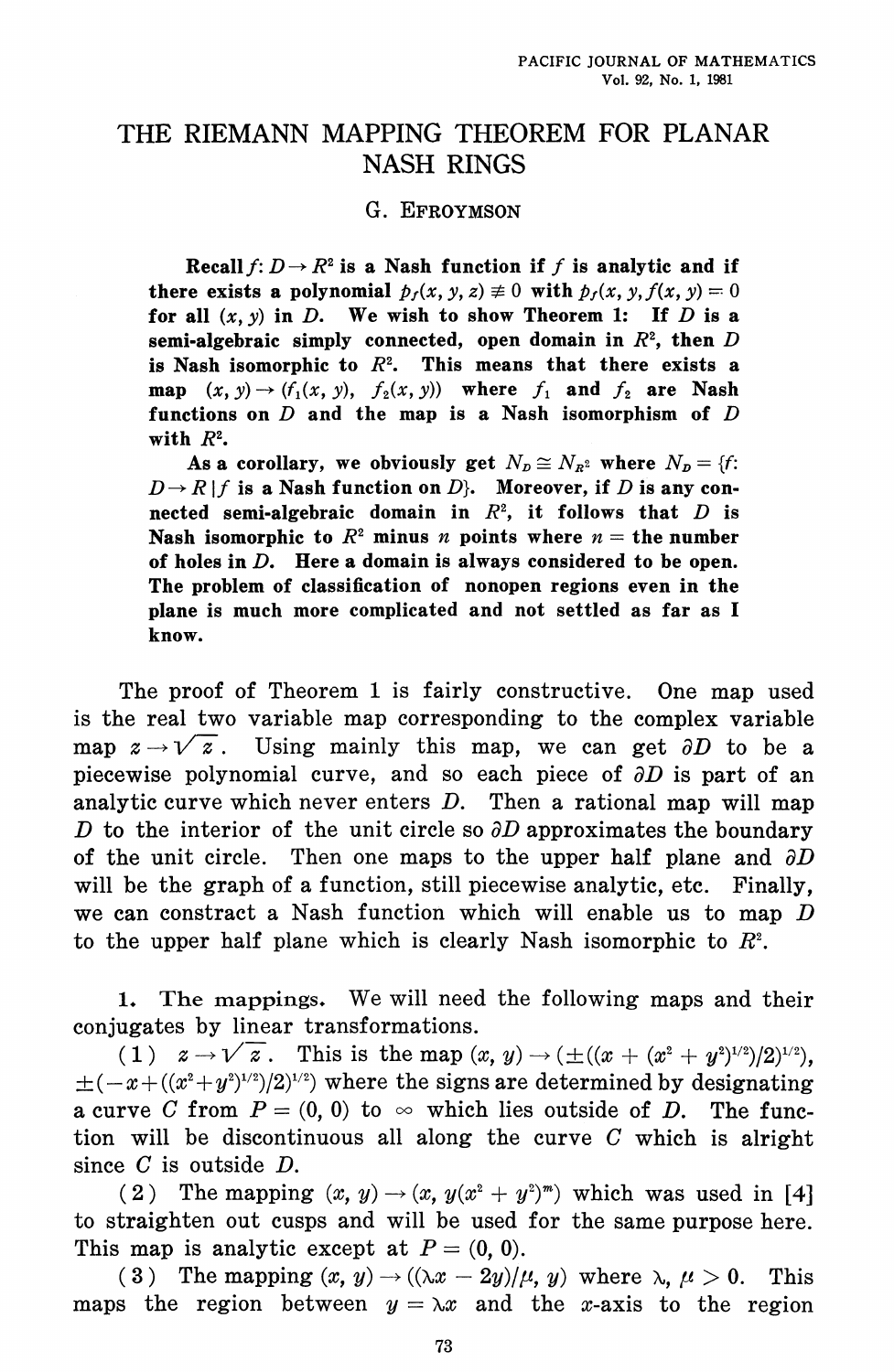between  $y + \mu x = 0$  and the x-axis and so opens up angles.



Note that the mapping  $z \rightarrow \sqrt{z}$  can be used to "break" analytic arcs as in [4]. Namely, if  $y = 0$  is to be broken at (0,0) where we assume the negative y-axis is outside of D, consider the map  $z \rightarrow \sqrt{z}$ as usual. Then the region  $D$  will be mapped inside the right hand half plane and the image of the negative  $x$ -axis will be the positive y-axis while the positive x-axis is left fixed.

 $2.$ Proof of Theorem 1.

THEOREM 1. Let D be a semi-algebraic simply connected domain in  $R^2$ , then D is Nash isomorphic to  $R^2$ .

*Proof.* Since D is semi-algebraic,  $\partial D$  is a union of polynomial arcs. So we first consider those arcs which bound  $D$  on both sides. Since  $D$  is simply connected, any such arc is part of a curve  $C$ running to  $\infty$  outside of D. Now take  $z \rightarrow \sqrt{z}$  where P is the other end from  $\infty$  of C. In the image, the rest of  $\partial D$  will be no worse than before, but the double bounding arc will now be split into two isomorphic arcs each of which will bound  $D$  only on one side. (See the diagram below.) Since there are only a finite number

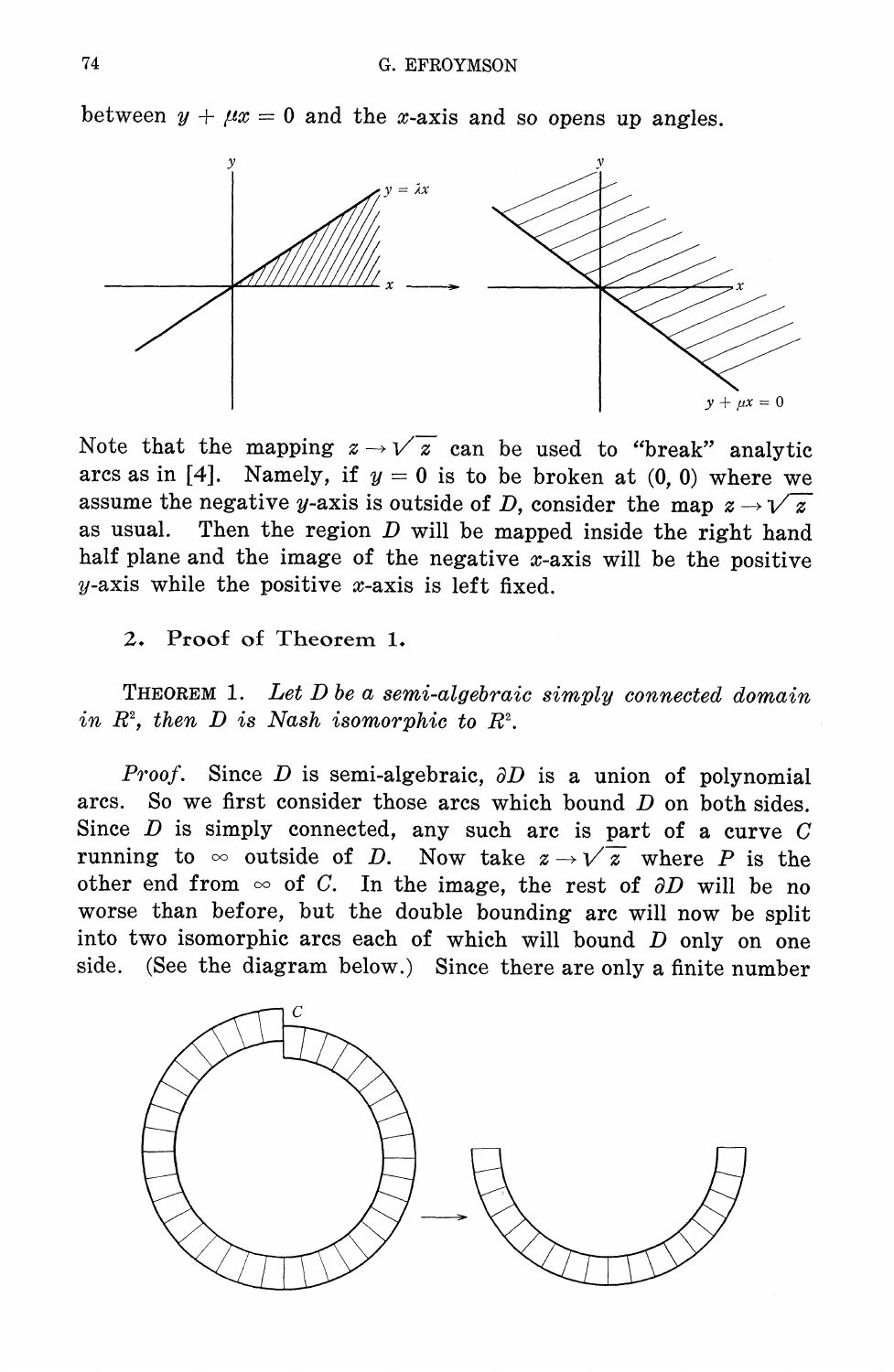of double bounding arcs, in a finite number of steps we can remove Finally there may be some points where bounding arcs inthem. tersect so the same type of behavior as above will occur only at one point. These points can be eliminated also as above.

Next, as in  $[4]$ , we use map  $(2)$  to straighten out cusps. We briefly sketch the process. The object is to take a cusp like  $y^2 = x^3$ and change the angle from  $0^{\circ}$  to  $180^{\circ}$ . So take the cusp with principal term  $y^m - x^m$  where  $m < n$ . If m is odd, the cusp will already have angle  $180^\circ$ . If m and n are both even, we get a factorization of  $y^m - x^n$  so we can assume that m is even and n is odd. Consider the map:  $(u, v) \stackrel{F}{\rightarrow} (f_1(u, v), f_2(u, v)) = (u, v(u^2 + v^2)^{\alpha}) =$  $(x, y)$ . I claim that this is a Nash isomorphism of  $R^2 - \{(0, 0)\}$  to  $R^2 - \{(0, 0)\}\$ . This is easily seen by considering  $y = v(u^2 + v^2)^{\alpha}$  as a function of v, and noting that  $\partial y/\partial v = (u^2 + v^2)^{\alpha} + 2\alpha v(u^2 + v^2)^{\alpha-1} =$  $(u^{2} + v^{2})^{\alpha-1}(u^{2} + v^{2} + 2\alpha v^{2}) > 0$ . Moreover,  $v_{1}(u^{2} + v_{1}^{2}) = v_{2}(u^{2} + v_{2}^{2})$ clearly implies that  $v_1$  and  $v_2$  have the same sign. So assume that  $v_i > 0$ , and we see that  $v_1 = v_2$  and so the map is one-to-one. That the map is onto is clear.

Now suppose that we have  $y^m - x^n$  as the dominant term in  $p(x, y)$ . Then  $F^*(p(x, y))$  will have dominant terms  $(v(u^2 + v^2)^{\alpha})^m - u^{\alpha}$ . To find the dominant term, we look at the Newton polygon and find that it is  $v^{(2\alpha+1)m} - u^n$ . Now if, as above, m is even and n is odd, we find that for  $\alpha$  large enough, this cusp will have angle 180° (from the  $u^*$ , n odd, term).

Next, we wish to "break" all the analytic arcs of  $\partial D$  so they do not enter D. So let C be an analytic arc of  $\partial D$  and let P be a boundary point of C where it ceases to be on  $\partial D$ . That is, on one side of P, C is part of  $\partial D$  and on the other it is not. Now from P we can run an arc C' to  $\infty$  so C' lies outside D. Then, when we make the transformation  $z \rightarrow \sqrt{z}$  centered at P, we break C as we broke  $y = 0$  in the example. This works since the angle C makes at P will be 180 $^{\circ}$  even if P is a cusp of C.

Now by mapping, if necessary, some point off  $\bar{D}$  to  $\infty$  we can assume that  $\partial D$  is a closed curve. By the last procedure, all angles  $>$ 180 $^{\circ}$  on  $\partial D$  will have been eliminated. Now keeping in mind transformation  $(3)$ , we see that we can map D diffeomorphically to the inside of the unit circle so that all the corners of  $\partial D$  lie on the unit This map can be extended to a diffeomorphism of  $R<sup>2</sup>$  with circle. itself so that the map is the identity at  $\infty$  by [5], p. 180.

We next find a rational approximation to this map which takes D to the inside of the unit circle with  $\partial D$  having all its corners on the unit circle. We also want  $\partial D$  to have smooth points at  $\pm i$  and to approximate the unit circle closely enough so that the following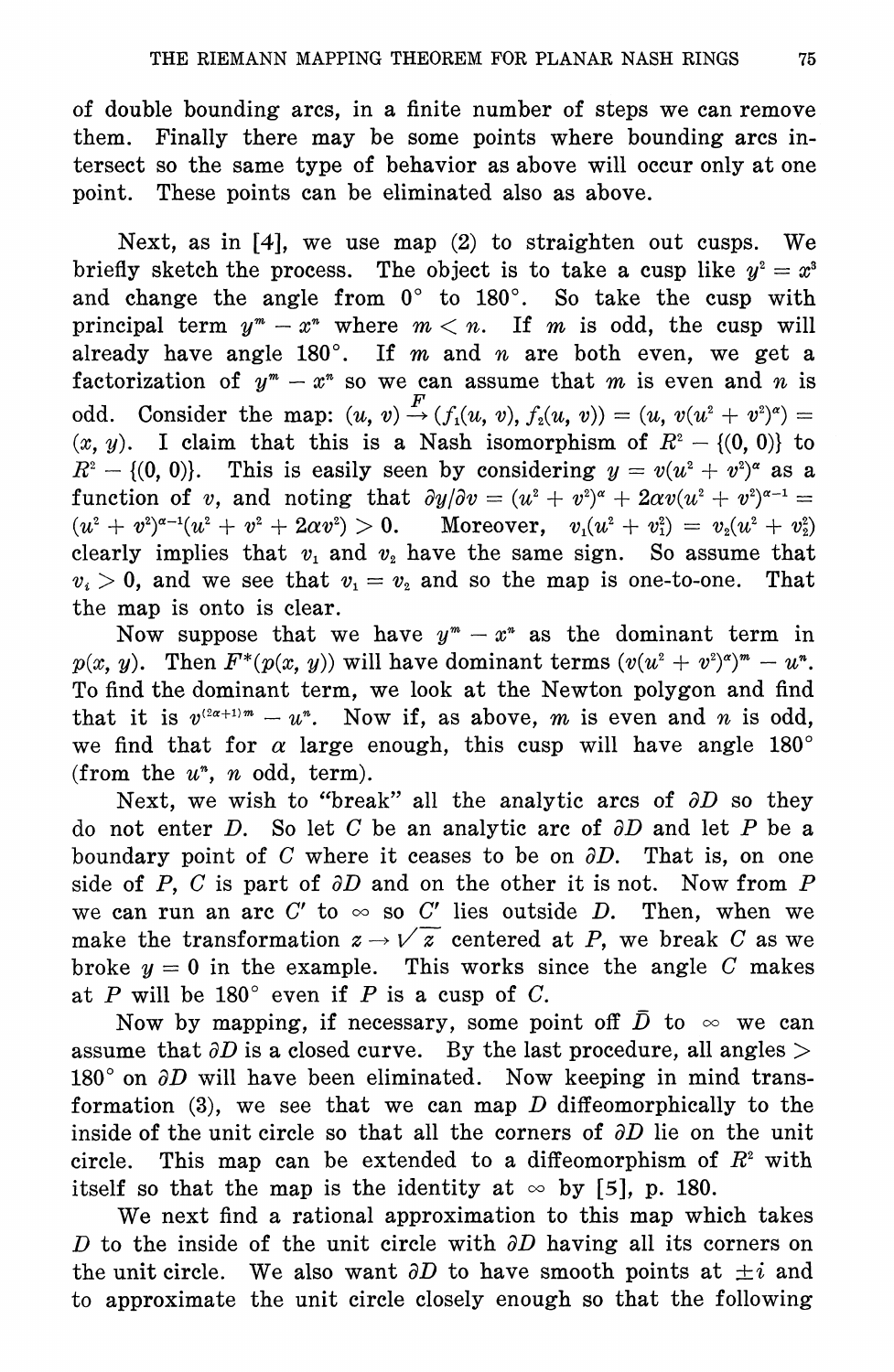circles cut  $\partial D$  in only two points. These circles are obtained from the map  $\varphi: R^2 \to R^2$  which is given in complex coordinates by  $z \to$  $(-i)(z - i)/(z + i)$ , i.e., a Moebius transformation. The circles we want are the images of the circles  $r = (x^2 + y^2)^{1/2} = constant$  under the above map. So these circles are centered on the imaginary axis and always include in the interior  $+i$   $(r > 1)$  or  $-i$   $(r < 1)$ ; except for  $r = 1$ , which has image the real axis. So approximating the unit circle closely by  $\partial D$  will ensure that  $\partial D$  cuts each of these circles in only two points.

Now, when we follow our rational map by the Moebius transformation  $\varphi$ : we find:

 $(1)$  D is contained in the upper half plane.

 $(2)$   $\partial D$  is a piecewise polynomial arc with two ends.

(3) Any analytic arc C which contains a piece of  $\partial D$  has  $C \cap$  $D=\varnothing$ .

(4) Any circle  $x^2 + y^2 = r^2$  intersects D in only two points, one on each side of the  $y$ -axis.

Of these properties  $(1)$  and  $(2)$  are clear,  $(3)$  follows from our construction.

Now for each analytic arc  $C_i$  on  $\partial D$ , let  $C'_i$  be the analytic closure of  $C_i$ . Then since  $C_i$  is contained in the zero set of a polynomial, we have by [4], Theorem 1, that there exists a Nash function  $q_i(x, y)$  vanishing in  $R^2$  only on  $C_i'$ . By construction,  $C_i'$  does not intersect D, so  $q_i \neq 0$  on D. So we can change sign if necessary to insure  $q_i > 0$  on D. Now set  $q = \prod q_i$ . The Nash function q is  $>0$  on D and vanishes  $\partial D$ .

Next let  $h = q^2/(q^2 + \varepsilon) = (1 + \varepsilon q^{-2})^{-1}$  with  $\varepsilon(x, y)$  a function to be chosen. Then

$$
\begin{aligned} \partial h/\partial y &= -(1+\varepsilon q^{-2})^{-2}((\partial \varepsilon/\partial y)q^{-2} = 2\varepsilon q^{-3}(\partial q/\partial y)) \\ (\partial h/\partial y)h &= (2\varepsilon(\partial q/\partial y)/q \, - \, \partial \varepsilon/\partial y)/ (q^2 + \varepsilon) \ . \end{aligned}
$$

We wish to choose  $\varepsilon$  so as to make  $(\partial h/\partial y)/h > -2/r > -2/y$ . To do this, we fix r and consider the function  $(\partial q/\partial y)/q^3$  on  $x^2 + y^2 = r^2$ ,  $(x, y)$  in D. This function will have a minimum since  $q = 0$  on  $\partial D$ .  $q > 0$  inside D, and by property (4) the circle  $x^2 + y^2 = r^2$  will cut  $\partial D$  in only two points, one on each side of  $x=0$ .

By the Tarski Seidenberg principle, we see that  $\varphi(r)$  is piecewise algebraic so that there exists a constant  $C > 0$  and an integer m so that  $\varphi(r) > -C - r^m$ .

Now let  $\varepsilon = 1/C(2 + r^n)$ , where, for now,  $n \ge 2m$ . Then, noting that  $\partial \varepsilon / \partial y < 0$  for  $y > 0$ , we see that

$$
\begin{aligned} (\partial h/\partial y)/h &> 2\varepsilon(\partial q/\partial y)/q^3 &> 2\varepsilon\varphi(y) &> 2\varepsilon(-C - r^m) \\ &= -2(C + r^m)/C(2 + r^n) &> -2/r \ge -2/y \end{aligned}
$$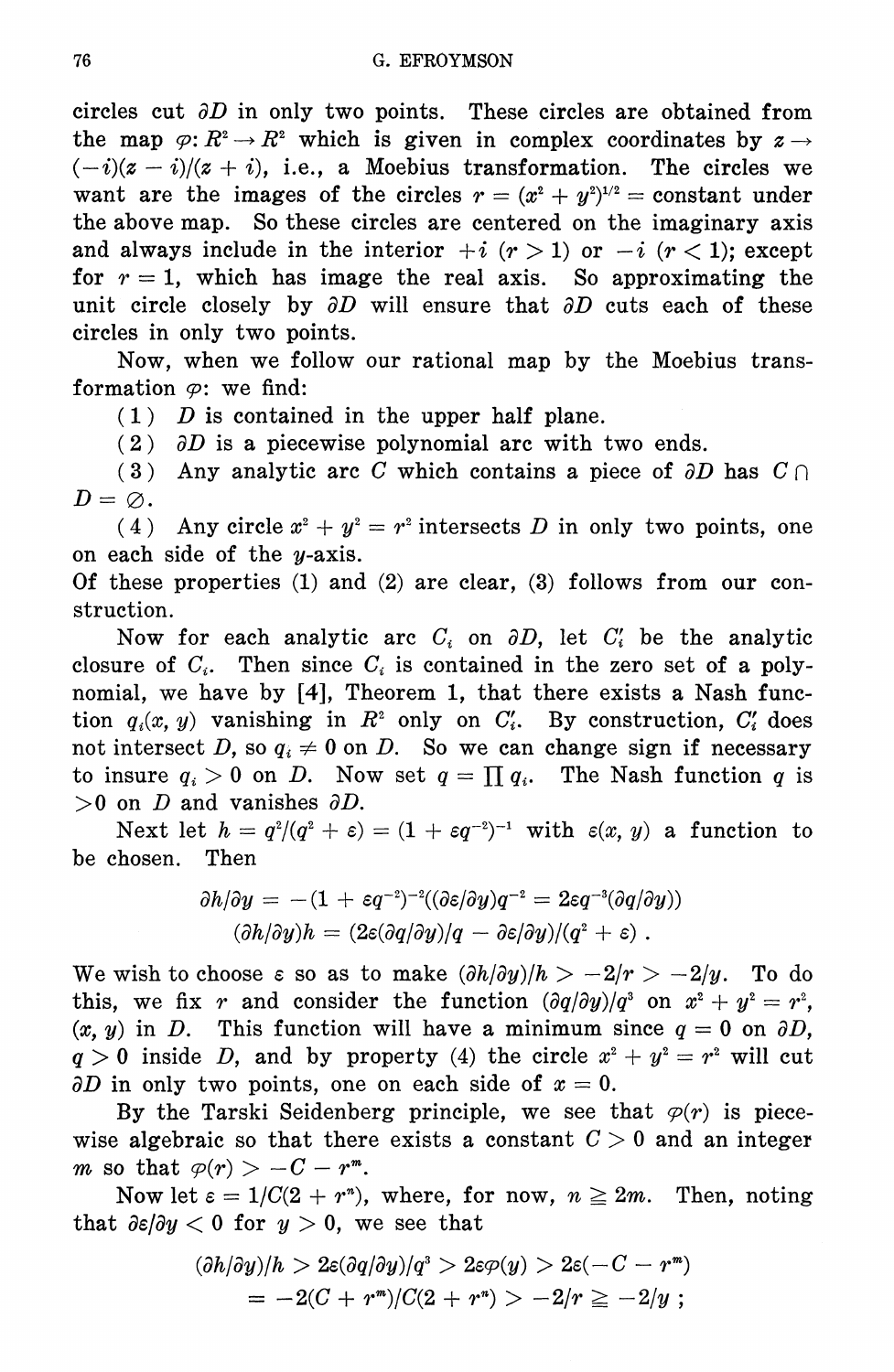since  $(C + r<sup>m</sup>)/(2 + r<sup>n</sup>)C < 1/r$  by the choice  $n \ge 2m$ .

We also need to choose *n* large enough so that  $h = q^2/(q^2 + \varepsilon)$  is bounded from below as  $y \to \infty$ , i.e.,  $q^2/(q^2 + \varepsilon) > 1/N$  for some large N and all large enough  $y$ . But this is equivalent to the inequality  $q^2 > \varepsilon/N - 1$ . And by the Tarski-Seidenberg principle again, we have that  $q^2 > \lambda/r^2$  as  $y \to \infty$  for some constant  $\lambda > 0$ , and some integer  $s > 0$ . So choose  $n > s$  and we are okay.

Now let  $g = y^2 h$ . Then g vanishes on  $\partial D$  and g does not vanish inside D. Moreover  $\partial g/\partial y = 2yh = y^2(\partial h/\partial y) = y^2h((\partial h/\partial y)/h) + 2/y) > 0$ on D. Now we map  $(x, y) \stackrel{\psi}{\rightarrow} (x, g(x, y))$ . Then  $\psi$  maps D into the upper half plane and we claim in fact  $\psi$  maps D isomorphically onto the upper half plane. For  $\psi$  is one-to-one since each  $g(x, y)$  is an increasing function of  $y$  on  $D$ . Moreover, the inverse Nash map exists everywhere locally since its Jacobian is  $\neq 0$  $\partial g/\partial x$  $\partial g/\partial y$ anywhere on  $D$ . Moreover, the map is onto since, even through  $q^2/(q^2 + \varepsilon) = h$  is bounded,  $g = y^2h$  won't be bounded as a function of  $y$ ,  $(x \text{ fixed})$ .

Finally, it is obvious that the upper half plane is isomorphic to  $R^2$  since the map  $(x, y) \rightarrow (x, (y^2 - 1)/y)$  will accomplish this isomorphism.

## 3. Corollaries of Theorem 1.

**THEOREM 2.** Let D be a semi-algebraic region (open still) with *n* holes. Then *D* is Nash isomorphic to  $R^2$  minus *n* points.

*Proof.* Let  $D$  be a semi-algebraic connected domain in  $R<sup>n</sup>$ . Let  $R^2 \cup \{ \infty \}$  be the one point compactification of  $R^2$ . Then there are only a finite number of connected components of  $R^2 \cup \{ \infty \} - D$ . We define a hole in  $D$  to be any of these components except the one containing  $\{\infty\}$ . We wish to map  $D \stackrel{\cong}{\rightarrow} R^2 - \{n \text{ points}\}\$  where *n* is the number of holes in D. First consider the component S of  $R^2 \cup \{ \infty \} - D$ containing  $\{\infty\}$ . Then, if  $S = \{\infty\}$ , we do nothing, and if not we map  $R^2 - S \stackrel{\cong}{\rightarrow} R^2$  using Theorem 1.

Now consider any hole  $H$  of  $D$  which is bigger than one point. Let P be a point in H and map  $P = (a, b)$  to  $\infty$  by  $(x, y) \stackrel{\varphi}{\rightarrow}$  $(x/(x-a)^2 + (y-b)^2, y/(x-a)^2 + (y-b)^2)$ . Then map  $R^2 - \phi(H) \to R^2$ by a map  $\psi$  using Theorem 1. Finally, follow this map by a map like  $\phi$  which maps  $\psi \circ \phi(\infty)$  to  $\infty$  and we see that H is mapped to a point hole in the image of  $D$ . By induction on the number of nonpoint holes, we complete the proof.

The nullstellensatz for  $N_p$ . Let D be a planar THEOREM 3.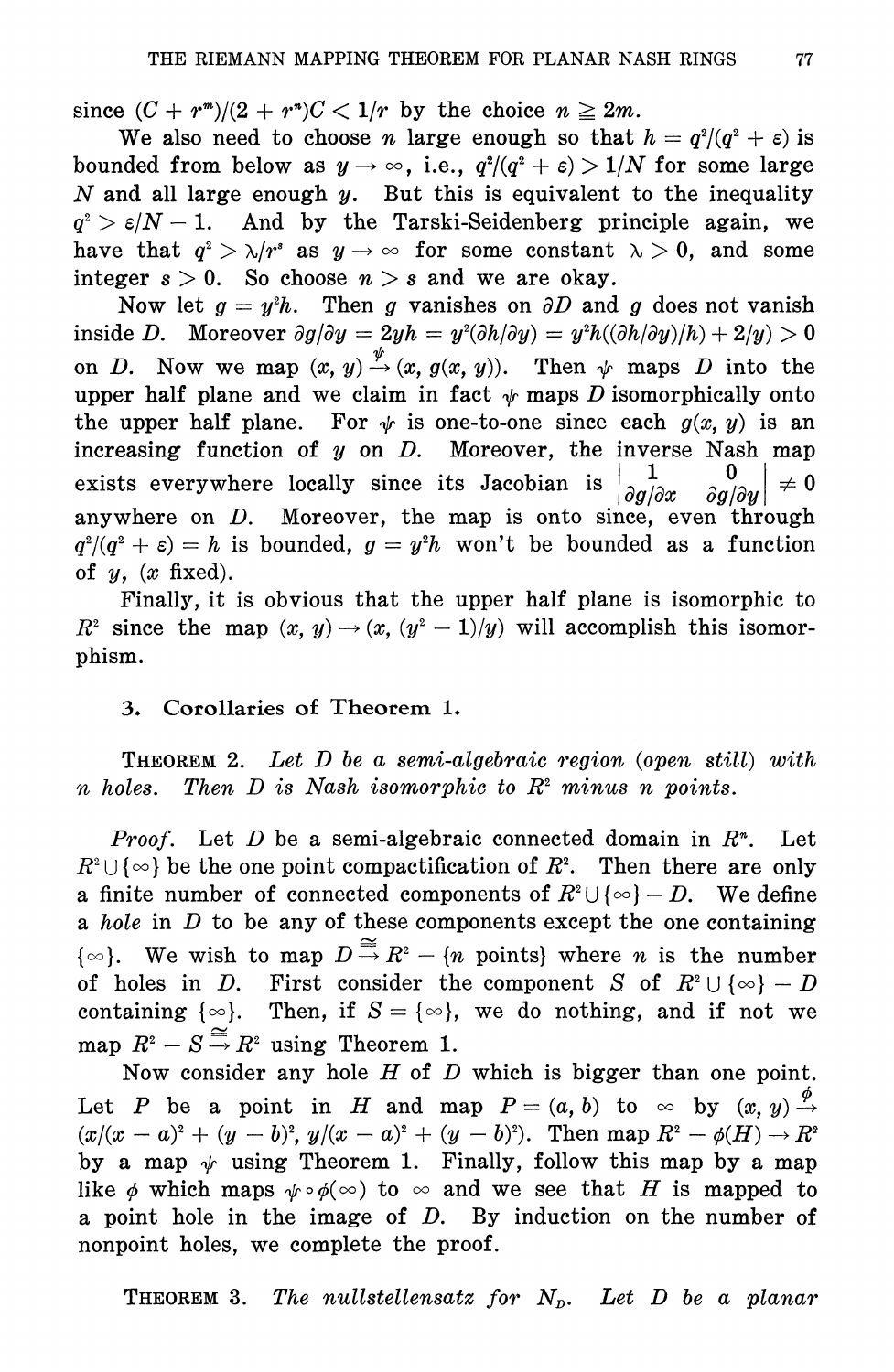connected semi-algebraic region (open). Let  $\mathscr P$  be a prime ideal of  $N_p$ , the ring of Nash functions on D. Then  $A_n/\mathscr{P}$  is orderable if and only if  $I(V(P)) = \mathcal{P}$ . Here  $V(\mathcal{P}) = \{(a, b) \text{ in } D: f(a, b) = 0 \text{ for }$ all f in  $\mathcal{P}$ . And  $I(V(\mathcal{P})) = \{g \text{ in } N_p : g(a, b) = 0 \text{ for all } (a, b) \text{ in }$  $V(\mathscr{P})$ .

*Proof.* By Theorem 2, D is Nash isomorphic to  $R^2$  minus n holes. So if the holes are the points  $(a_i, b_i)$ ,  $i = 1, \dots, n$ ; then  $D =$  $\{(x, y) \text{ in } R^2 : (x - a_i)^2 + (y - b_i)^2 > 0 \text{ for } i = 1, \dots, n\}.$  Now this is a region for which the nullstellensatz has been proved  $[2]$ ,  $[3]$ .  $(In$ [2] the nullstellensatz is proved only for planar regions of the restricted type and in [3] for higher dimensional regions of restricted The nullstellensatz is also known to be true for higher type). dimensional domains if one combines [3] with a proof (unpublished) by Shiota of Lemma 6 of Mostowski [6]. (This is explained in more detail in  $[1]$ .)

#### **REFERENCES**

1. J. Bochnak and G. Efroymson, Real algebraic geometry and the Hilbert 17th problem, Math. Ann., 251 (1980), 231-241,

2. G. Efroymson, A nullstellensatz for Nash rings, Pacific J. Math., 54 (1974), 101-112.

3.  $\frac{1}{2}$ , Substitution in Nash functions, Pacific J. Math., 63 (1976), 137-145.

4. - Nash rings on planar domains, Trans. Amer. Math. Soc., 249 (1979),  $435 - 445.$ 

5. M. Hirsch, Differential Topology, Springer Verlag, New York, Berlin, Heidelberg, 1976.

6. T. Mostowski, Some properties of the ring of Nash functions, Annali della Scuola Normale Sup. di Pisa III, 2 (1976), 245-266.

Received June 26, 1978.

UNIVERSITY OF NEW MEXICO ALBUQUERQUE, NM 87131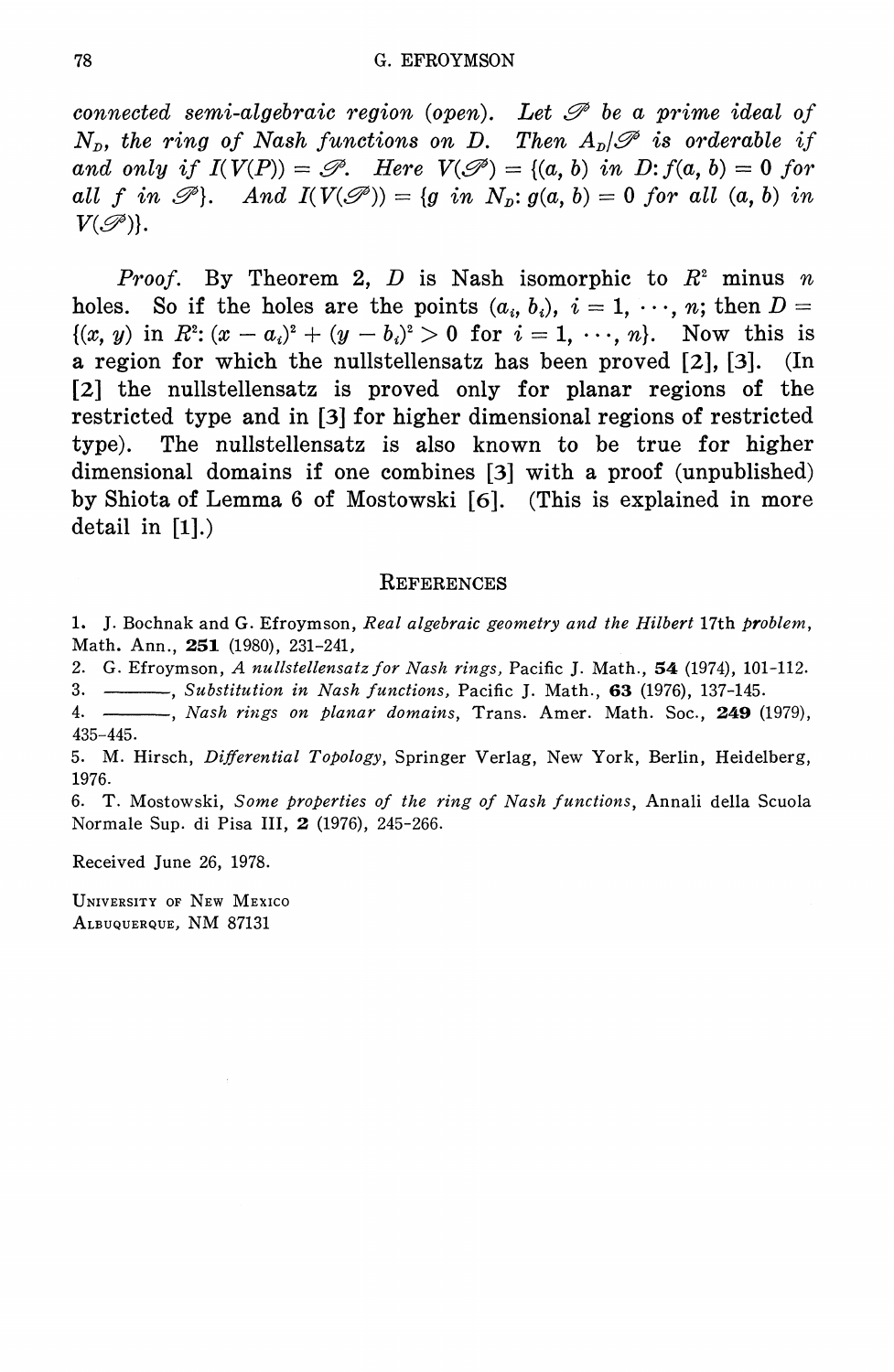## PACIFIC JOURNAL OF MATHEMATICS

### EDITORS

DONALD BABBITT (Managing Editor) University of Galifornia

Los Angeles, California 90024 HUGO ROSSI

University of Utah Salt Lake City, UT 84112

C. C. MOORE AND ANDREW OGG University of California Berkeley, CA 94720

J. DUGUNDJI

Department of Mathematics University of Southern California Los Angeles, California 90007

R. FINN AND J. MILGRAM Stanford University Stanford, California 94305

#### ASSOCIATE EDITORS

R. ARENS E. F. BECKENBACH B. H. NEUMANN F. WOLF K. YOSHIDA

#### SUPPORTING INSTITUTIONS

UNIVERSITY OF ARIZONA UNIVERSITY OF BRITISH COLUMBIA CALIFORNIA INSTITUTE OF TECHNOLOGY UNIVERSITY OF CALIFORNIA MONTANA STATE UNIVERSITY UNIVERSITY OF NEVADA, RENO NEW MEXICO STATE UNIVERSITY OREGON STATE UNIVERSITY

UNIVERSITY OF OREGON UNIVERSITY OF SOUTHERN CALIFONIA STANFORD UNIVERSITY UNIVERSITY OF HAWAII UNIVERSITY OF TOKYO UNIVERSITY OF UTAH WASHINGTON STATE UNIVERSITY UNIVERSITY OF WASHINGTON

Printed in Japan by International Academic Printing Co., Ltd., Tokyo, Japan